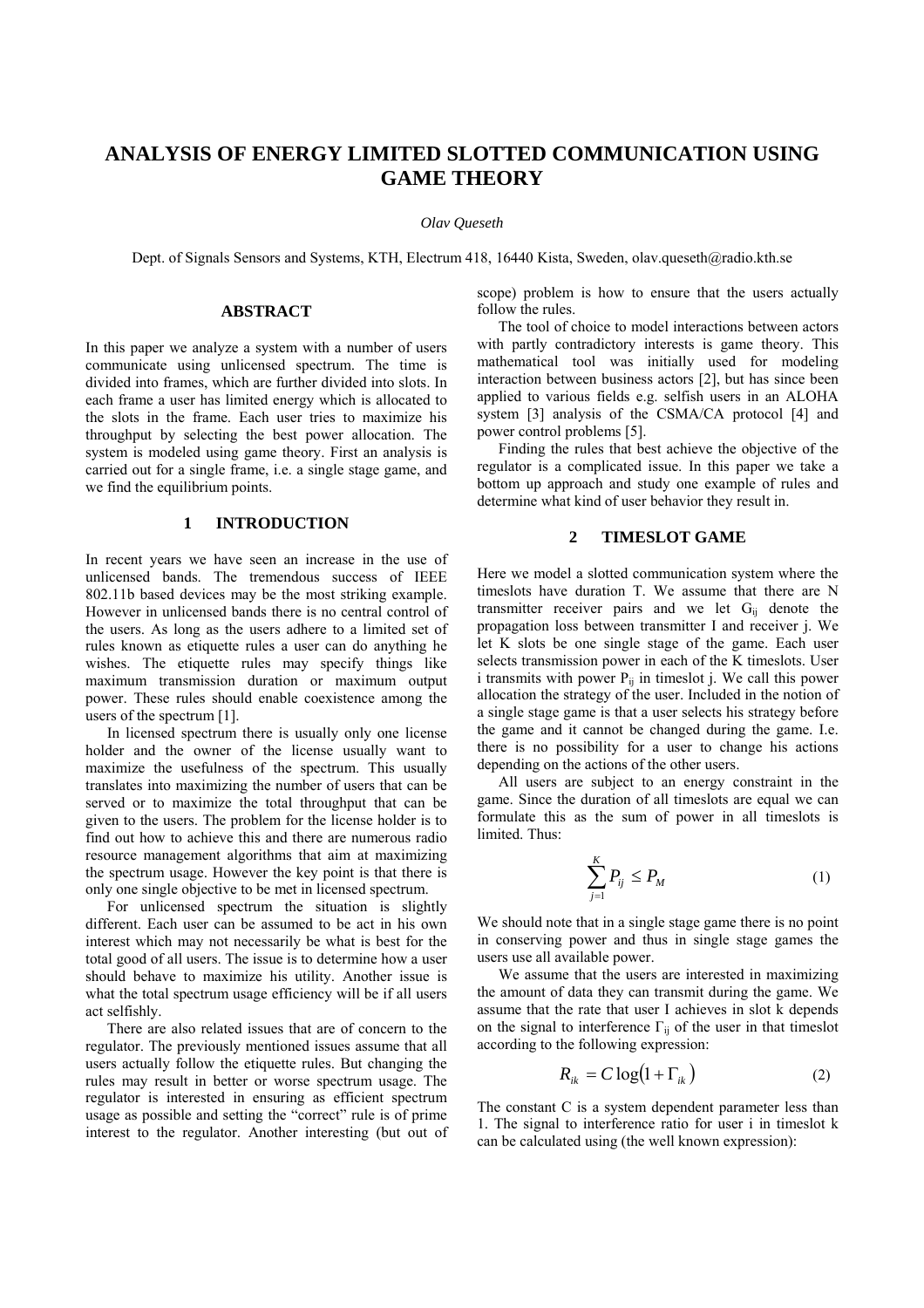$$
\Gamma_{ik} = \frac{P_{ik} G_{ii}}{\sum_{j \neq i} P_{jk} G_{ji} + \eta_i}
$$
\n(3)

Since each timeslot has the same duration we get the objective function of user i:

$$
\max \sum_{i=1}^{K} R_{ik} \tag{4}
$$

This problem is similar to allocating power over K channels. The solution to both problems can be found using optimization theory and Lagrange multipliers[6]. The solution is well known in information theory and is commonly known as water filling.

## **3 SINGLE STAGE GAME**

To analyze the game we first determine the Nash equilibrium points. An Nash equilibrium has the characteristic that no user can unilaterally improve his own throughput (utility) by changing strategy [7].

#### **3.1 Two user – two timeslots**

We start with the case with two users and timeslots. For user 1 the utility, which should be maximized, becomes:

$$
U_1 = C \log \left( 1 + \frac{P_{11} G_{11}}{P_{21} G_{21} + \eta_1} \right) + C \log \left( 1 + \frac{P_{12} G_{11}}{P_{22} G_{21} + \eta_1} \right) (5)
$$

We use the relation that  $P_{i2}=P_M-P_{i1}$  and partition the problem into two cases where depending on which timeslot the interference is largest. We first look at the case where the interference is lowest in the first timeslot, i.e. when  $P_{21}$ < $P_{22}$ . Using waterfilling we find the best response function for user 1:

$$
P_{11} = \begin{cases} P_M & \text{if} \quad P_{21} \le \frac{P_M}{2} \left( \frac{G_{21} - G_{11}}{G_{21}} \right) \\ P_M & \frac{G_{11} + G_{21}}{2G_{11}} - P_{21} \frac{G_{21}}{G_{11}} & \text{if} \quad P_{21} \ge \frac{P_M}{2} \left( \frac{G_{21} - G_{11}}{G_{21}} \right) \end{cases} (6)
$$

Note that this is only valid when  $P_{21} < 0.5P_M$ . However the other case is easily analyzed using the same method. We plot the best response for user 1 as a function of the actions of user 2 and obtain the plot in figure 1.

To find the Nash equilibria graphically we can plot the best response function of user 2 in the same graph. In the intersections both users respond to the other user with the best response and thus the point is a Nash equilibrium.

We note that for all values of the pathgain there is a Nash equilibrium when both users allocate half of the power to each timeslot. In addition if  $G_{11} < G_{21}$  and  $G_{22} < G_{12}$ there is also a Nash equilibrium when both users select one timeslot each to transmit in. Finally there is a interesting case when  $G_{11}=G_{21}$  and  $G_{22}=G_{12}$ . The best response function for user 1 and user 2 becomes  $P_{11}=P_{M}-P_{21}$ . In this case we get an infinite number of equilibrium points along

the line. Although this case may seem unlikely this case occurs in a cellular environment in the downlink. Another interesting case is when  $G_{11}=G_{12}$  and  $G_{22}=G_{21}$ . This also gives an infinite number of equilibrium points along the "diagonal" of the best response. This situation is what occurs in the uplink of a cell. Therefore for a single cell there are many Nash equilibriums.



*Figure 1. Best response for user 1 as a function of the actions of user 2. The plots are for: G21/G11 = 0.1, 0.2, 0.6, 1, 2, 5 and 10*.

To get an idea of the utility for the users in the various equilibrium points we plot the utility in the downlink for both users as a function of  $P_{11}$  in figure 2. Note that in each of the points in the plot, user 2 has selected the best response to the action of user 1. Thus for a given  $P_{11}$ neither user 1 nor user 2 can do better. The uplink has the same shape but slightly different values.



*Figure 2. Utility for two users in the Nash equilibriums for the downlink in a single cell.* 

#### **3.2 Two users – three timeslots**

When we increase the number of timeslots to three the problems becomes more difficult to solve. Each user must now select the power in two timeslots since the power in the third timeslot is given by the power limit and the power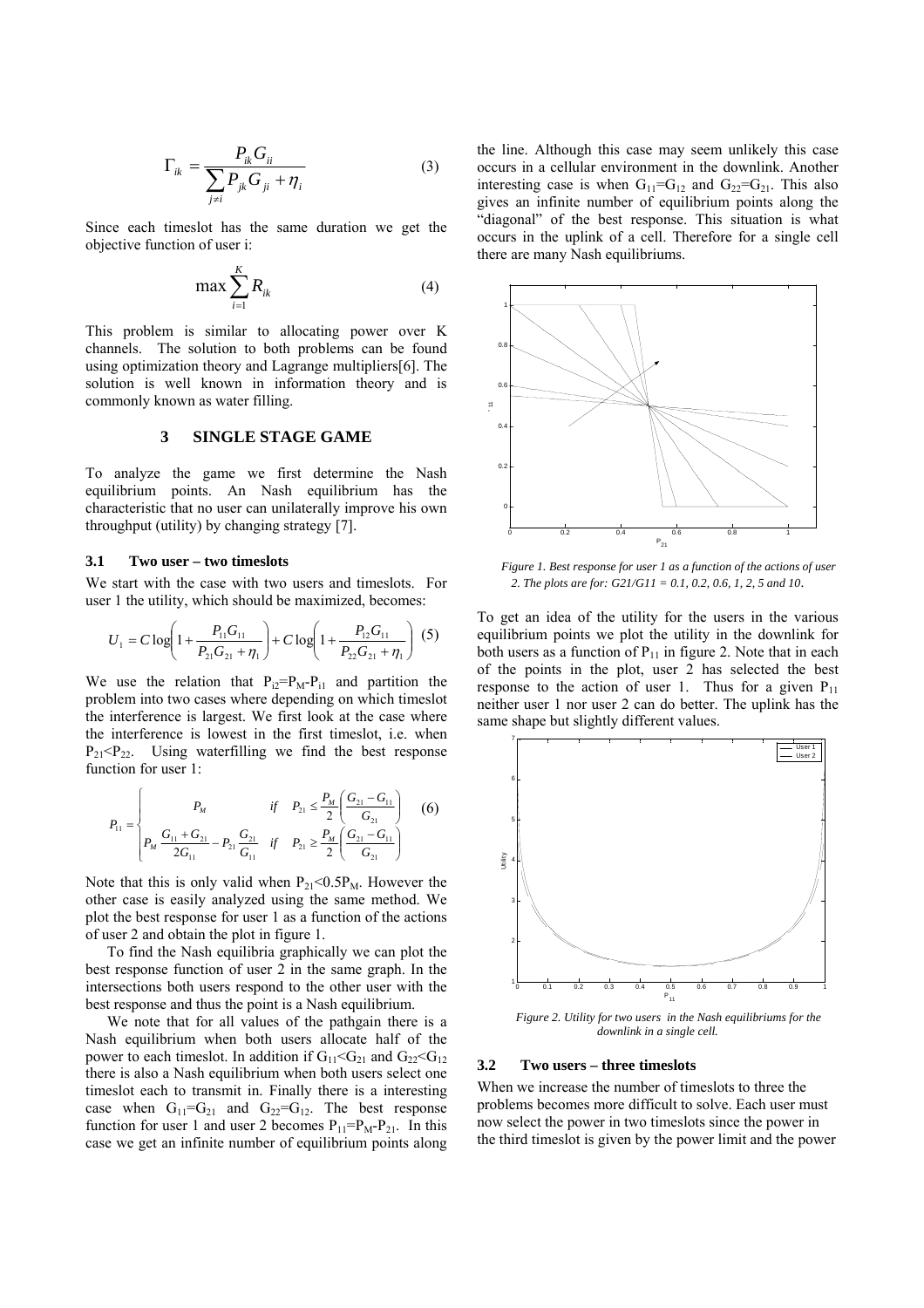allocated for the first two timeslots. In total we have a problem in four variables to handle.

We can find the Nash equilibrium points by using the previously used method. First we partition the problem into six partitions and solve for each partition. In one of the partitions we have the following relationship for the ordering of the transmission powers of user 2:  $P_{21} < P_{22} < P_{23}$ .

Due to the non-linear properties of the waterfilling we get this (slightly complicated) best response for user 1:

In the region:

 $P_{13}$ 

$$
P_{22} \ge P_M \frac{G_{11}}{G_{21}} + P_{21} \tag{7}
$$

User 1 allocates power to only 1 timeslot, i.e.

$$
P_{11} = P_{M}, P_{12} = P_{13} = 0 \tag{8}
$$

If (7) is not fulfilled and the following condition is filled:

$$
P_{22} < \frac{P_M}{3} \left( \frac{2G_{21} - G_{11}}{G_{21}} \right) - P_{21} \tag{9}
$$

User 1 will allocate power to 2 timeslots according to this expression:

$$
P_{11} = \frac{P_M}{2} - \frac{P_{21}}{2} \frac{G_{21}}{G_{11}} + \frac{P_{22}}{2} \frac{G_{21}}{G_{11}}
$$
  
\n
$$
P_{12} = \frac{P_M}{2} + \frac{P_{21}}{2} \frac{G_{21}}{G_{11}} - \frac{P_{22}}{2} \frac{G_{21}}{G_{11}}
$$
 (10)

Finally if neither (7) nor (9) is fulfilled user 1 will allocate power to all three timeslots according to:

$$
P_{11} = \frac{P_M}{3} \left( \frac{G_{11} + G_{21}}{G_{11}} \right) - \frac{G_{21}}{G_{11}} P_{21}
$$
  
\n
$$
P_{12} = \frac{P_M}{3} \left( \frac{G_{11} + G_{21}}{G_{11}} \right) - \frac{G_{21}}{G_{11}} P_{22}
$$
  
\n
$$
P_{13} = \frac{P_M}{3} \left( \frac{G_{11} - 2G_{21}}{G_{11}} \right) + \frac{G_{21}}{G_{11}} P_{21} + \frac{G_{22}}{G_{11}} P_{21}
$$
\n(11)

The best response function for user 2 in the same partition is easily found essentially by swapping variables. To find the Nash equilibria we essentially have to solve this system of equations:

$$
(P_{11}, P_{12}, P_{13}) = f_1(P_{21}, P_{22}, P_{23})
$$
  
\n
$$
(P_{21}, P_{22}, P_{23}) = f_2(P_{11}, P_{12}, P_{13})
$$
\n(12)

Unfortunately the non-linear properties of the equations make solving them difficult. The trick is to assume that the solution has the property that user 1 allocates power to x timeslots and that user 2 allocates power to y timeslots. Then we pick the corresponding equations, solve them and check that the solution is indeed within the limits. There is no equilibrium point where both users allocate power to only one timeslot. The conditions for a Nash equilibrium of the various kinds are outlined in table 1.

*Table 1: Sufficient conditions for the existence of various Nash equilibria.* 

| <b>Slots</b>                | <b>Slots</b>                | Conditions                                                                              |  |  |
|-----------------------------|-----------------------------|-----------------------------------------------------------------------------------------|--|--|
| User1                       | User2                       |                                                                                         |  |  |
|                             |                             | No equilibrium point                                                                    |  |  |
|                             | 2                           | $G_{11}/G_{21} < \frac{1}{2}$ ; $G_{12}/G_{22} > \frac{1}{2}$                           |  |  |
|                             | 3                           | $G_{11}/G_{21} < G_{12}/G_{22} < \frac{1}{2}$                                           |  |  |
| $\mathfrak{D}$              |                             | $G_{11}/G_{21} < 2$ ; $G_{12}/G_{22} > 2$                                               |  |  |
| 2                           | $\mathcal{D}_{\mathcal{A}}$ | $\frac{1}{2}$ < G <sub>11</sub> /G <sub>21</sub> < G <sub>12</sub> /G <sub>22</sub> < 2 |  |  |
| $\mathcal{D}_{\mathcal{L}}$ | 3                           | $G_{11}/G_{21} \le G_{12}/G_{22} \le 2$                                                 |  |  |
| 3                           |                             | $2 < G_{11}/G_{21} < G_{12}/G_{22}$                                                     |  |  |
| 3                           | $\mathcal{D}$               | $\frac{1}{2}$ < G <sub>11</sub> /G <sub>21</sub> < G <sub>12</sub> /G <sub>22</sub>     |  |  |
| 3                           |                             | Always present                                                                          |  |  |

It should be noted that most of the equilibrium points outlined above occur when the signal and interference paths are of the same order. For example in the downlink in a single cell where G11=G21 and G22=G12 we get equilibrium points where both users allocate power to two or three timeslots.

#### **3.3 N users K timeslots**

Unfortunately the solution method used in the previous section quickly becomes cumbersome. When more users are involved we have to resort to numerical methods.

To find the equilibrium points we use a Monte-Carlo style simulator. We start with a random power allocation for all users and let each user in update their strategies as a response to the actions of the other users, one user at a time. If the algorithm converges we have found a Nash equilibrium. For each of the cases described below we run 10000 experiments. We consider permutations of the power allocation to be equivalent. For example in the two timeslot case say that user 1 and 2 allocates full power to one timeslot each. We consider this to be the same point regardless if it is user 1 or 2 that transmit in the first slot.

We consider three main cases. The first is a square service area (1x1) where the transmitters are uniformly distributed over area and the receivers are located at a distance of 0.3 from the transmitters in a random direction. The second and third cases are the uplink and downlink of a single circular cell with uniform user distribution. Note that we only use one instance of the environments when searching for equilibrium points. In each of the three main cases we look at: more users than timeslots (10 users 7 timeslots), more timeslots than users (7 users 10 timeslots) and the same number of users and timeslots (10 of each).

The results are outlined in table 2. "Many" denotes that the algorithm essentially found one equilibrium point for each experiment. When studying the scattered pairs scenario the equilibrium points showed little regularity. Some users allocated full power to one slot and others spread the power more evenly over the timeslots. Note that permutations of the timeslot allocation are counted as the same solution, thus the single equilibrium point in the 10 users 7 timeslot case actually correspond to 7!=5040 equilibrium points.